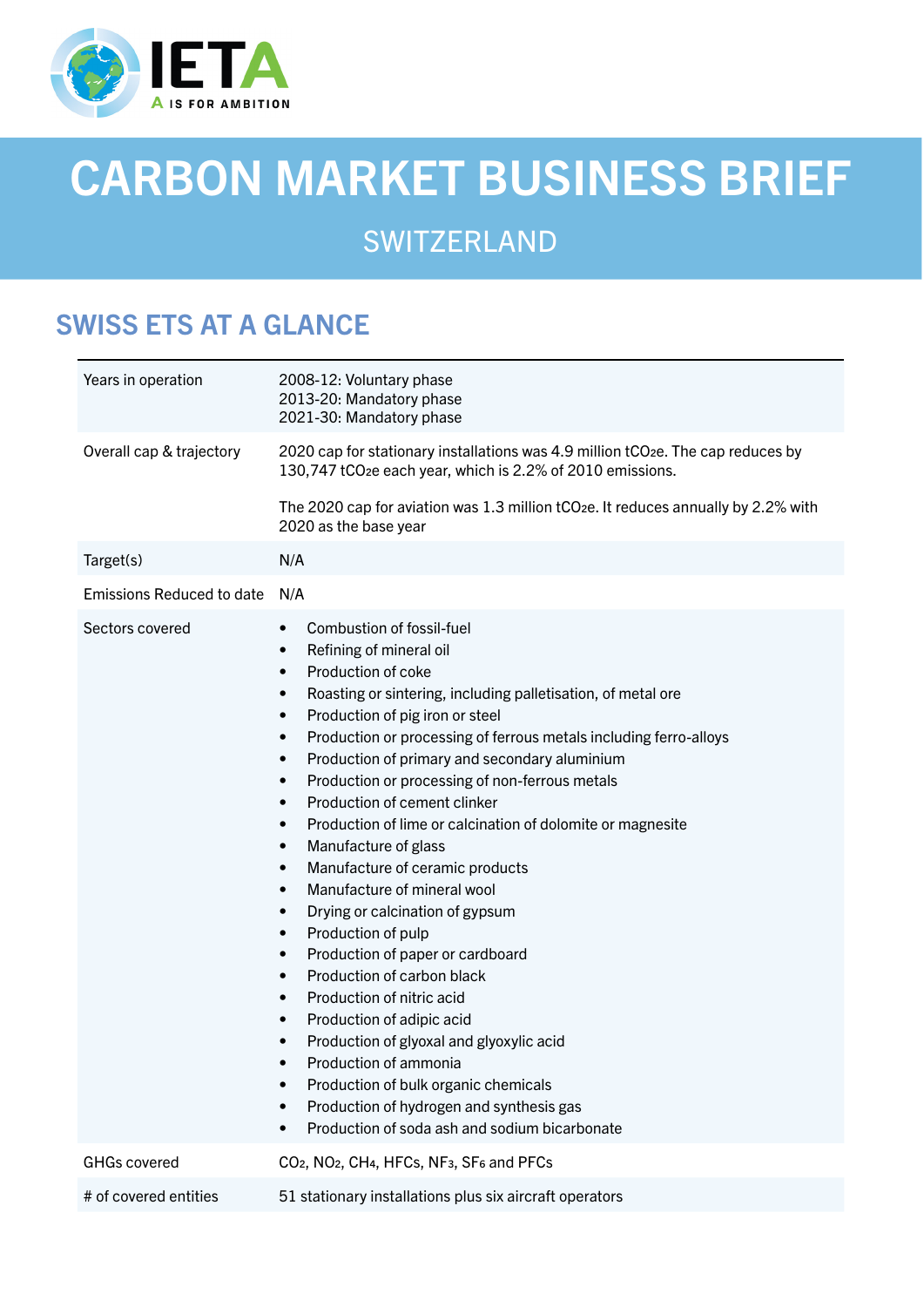| Allocation method                                        | The design is similar to the EU ETS, with a list of sectors at risk of carbon leakage<br>receiving free allocation, with annual adjustments from changes in activity levels.<br>Switzerland has yet to implement the product benchmarks used in the EU, with<br>alignment expected to be implemented by 2022 at the latest.<br>Remaining allowances are auctioned, with auctions taking place two or three times<br>a year. Auction results are reported in euros following the link to the EU ETS. |
|----------------------------------------------------------|-----------------------------------------------------------------------------------------------------------------------------------------------------------------------------------------------------------------------------------------------------------------------------------------------------------------------------------------------------------------------------------------------------------------------------------------------------------------------------------------------------|
| Trading rules                                            | There is a holding limit of 1 million allowances (CHUs and EUAs collectively). This is<br>the maximum amount that each account holder can keep at any one time, whether<br>in one account or spread across multiple accounts.                                                                                                                                                                                                                                                                       |
| Use of offsets and linking                               | Offsets cannot be used for compliance.<br>The Swiss ETS linked to the EU ETS in January 2020, which means that CHUs are<br>fully fungible with EUAs.                                                                                                                                                                                                                                                                                                                                                |
| Other features (eg banking,<br>borrowing, reserves, etc) | Banking within and across phases is allowed without limits, whereas borrowing is<br>not allowed.<br>Swiss legislation foresees the possibility of reducing auction volumes when there<br>is a significant increase of allowances in the market. If this happens, unauctioned<br>allowances will become invalid. The Swiss ETS will not adopt the EU ETS Market<br><b>Stability Reserve.</b>                                                                                                         |
| Penalties for<br>non-compliance                          | The penalty for failing to surrender sufficient allowances is set at CHF 125/tCO2. In<br>addition, entities must surrender the missing allowances in the following year.                                                                                                                                                                                                                                                                                                                            |
| Use of revenues                                          | Revenues from auctioning allowances are fed into the federal government budget.                                                                                                                                                                                                                                                                                                                                                                                                                     |

## MAJOR DEVELOPMENTS

On 1 January 2020, the link with the EU ETS became operational and marked the first international treaty to link emissions trading markets. For the link to happen, the scope of the Swiss ETS had to align with the EU and therefore had to expand to include power generation (even though Switzerland currently has no thermal generation plants) and civil aviation. The emissions from domestic flights within Switzerland and flights from Switzerland to member states of the European Economic Area are now included.

From 2020 onwards, installations in the Swiss ETS have been able to use allowances from the EU ETS for compliance, and vice versa. In order to transfer allowances between the two systems, a link between the EU and Swiss emission trading registries has been established. At present, a provisional solution is in place that allows transfers of allowances between the two registries to occur on certain predefined dates. The first of these was 29 September 2020, followed by a further nine dates in 2020. For 2021, transfers will generally take place twice a month, with some additional dates before the compliance deadline of 30 April and the delivery date of the most liquid derivative contract for allowances in December. A total of 29 dates have been chosen across the year. At some point, the provisional solution will be replaced by a permanent direct link which will allow the continuous transfer of allowances.

In line with the EU ETS, 2021 marked the start of a new phase of the Swiss ETS, the implementing legislation for which was adopted in November 2020. This enacted a number of changes to further align the system with the EU ETS, including a revised linear reduction factor of 2.2%, the implementation of updated EU ETS benchmarks by 2022 at the latest, and an indefinite extension of the system. The Swiss ETS is embedded in the partially revised "Federal Act on the Reduction of CO2 Emissions (CO2 Act)." This is the key piece of Switzerland's climate legislation and entered into force in January 2021.

## MARKET COMMENTARY

Due to the small size of the market, there is limited secondary market trading for CHUs. Instead, the main form of price